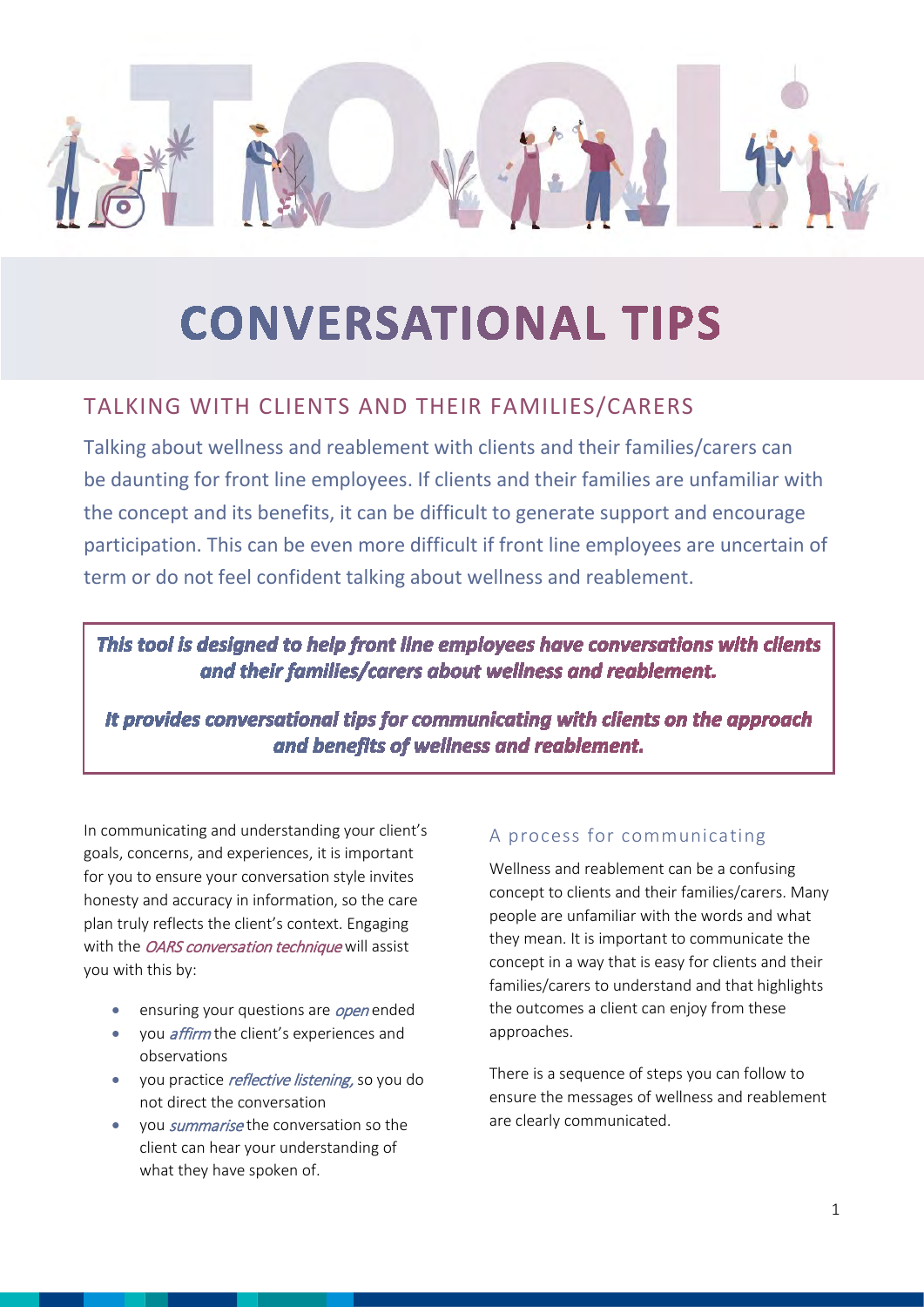#### STEP ONE: DEFINE

#### Define your delivery approach to set the right expectations



Align your approach to client's situation, explain to your client how you will work with them. That your wellness and reablement approach involves focusing on what they can do, rather than on what they can't do. Explain how you will include them in the process to help build their confidence and maintain/regain their independence.

Use the More Good Days Wellness Wheel to explain your approach in a way that is easy to understand and that the client can see themselves in. This will personalise it for the client and set the right expectation. It also prepares people and their families/carers to participate actively in their progress.

#### STEP TWO: ILLUSTRATE

#### Use examples to illustrate your approach



It is important that clear examples are also given to demonstrate how wellness and reablement works in reality. You can begin collecting your own organisation's case stories that can show wellness and reablement in action. These can be used in staff meetings to strengthen peoples understanding of how wellness and reablement is applied and its outcome. These can also be shared via the community of practice platform to promote best-practice and good news stories.

It is important to focus on sharing stories which emphasise how you worked with the client to reach their outcomes e.g. we can get you gardening again once we work on some alternative techniques that will increase your confidence and regain your independence.

#### STEP THREE: BENEFITS

#### Bring it back to how your client will benefit



People have the most success implementing wellness and reablement when they outline the benefits and how they can help the client. Be clear with specific benefits of wellness and reablement approaches, including how the client will be able to regain/maintain a level on independence as well as often improving their overall wellbeing. Tie it to what is important to the client and gives their life meaning, think about the areas of the More Good Days Wellness Wheel.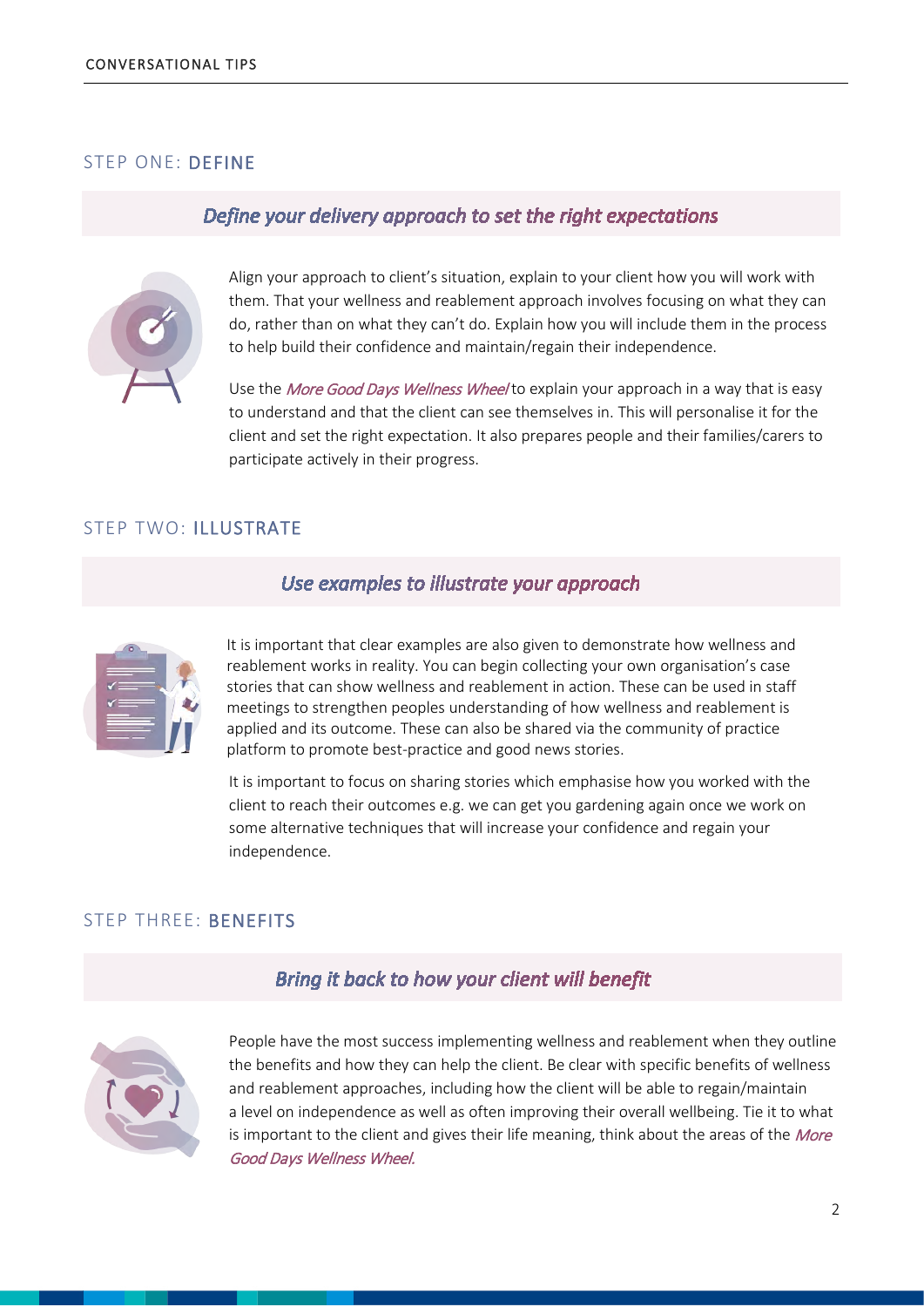## A GUIDE TO THE BENEFITS OF WELLNESS AND REABLEMENT

A useful tool for front line workers to have is an overview of the benefits of wellness and reablement to share with the client and their family/carer, as this is key to enthusiastic participation.

Illustration of elderly consumer



#### Client

- improved sense of independence and selfworth
- improved physical and emotional health and wellbeing
- reduction in dependence on others for help
- increased ability to remain living safely in their own homes for longer
- greater quality of life
- increased sense of pride and dignity
- improved connection with their local community
- improved relationship with family and carer



#### Family/Carer

- an opportunity to be involved in supporting their loved one to reach their outcomes
- improved wellbeing and more time to focus on other areas of their life with the reassurance their loved one is developing independence
- improved relationships, by reducing the strain and pressure caring can have
- increased confidence about the older person's ability to care for themselves
- reduced concern over their loved one which can lead to more enjoyable experiences when they are with their loved one

## **REFLECTION TIME:**

What experiences have you had with your clients which exhibit these benefits? Can you think of any other benefits?

## STRENGTHS-BASED APPROACH TO COMMUNICATING

It is important that when you are communicating with a client about wellness and reablement you use a strength-based approach as opposed to a problems-based approach. This means, rather than focusing on what a person cannot do, you focus on what they can do. It is important to use encouraging words, promote independence and provide options to the client so they have a choice in how they participate.

Below are some examples of the differences between the problems-based approach and the strength-based approach. While the list is not exhaustive, it highlights some of the situations you will have with clients and their families/carers and provides you with an understanding of the do's and don'ts.